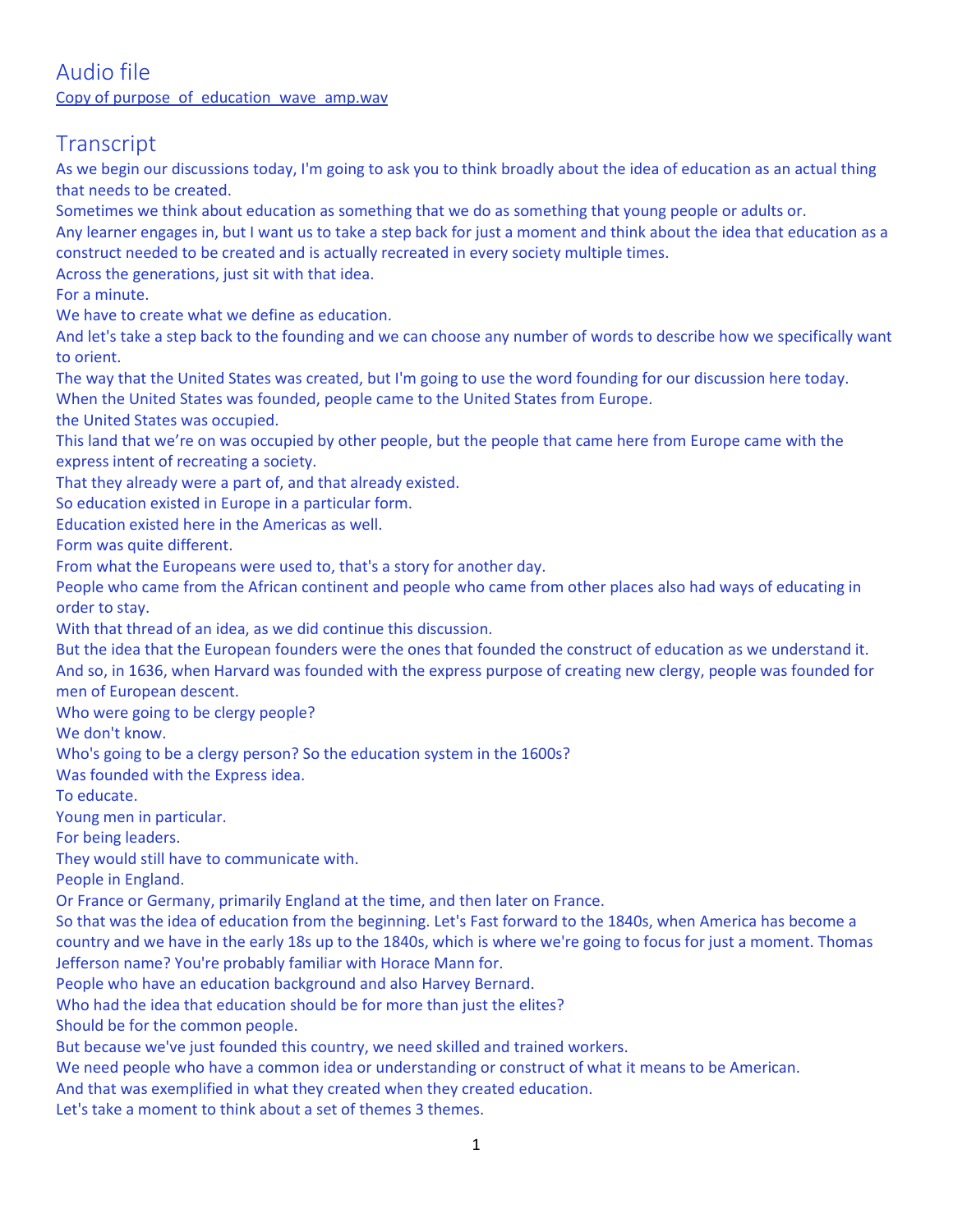First, what should be taught? What should be taught? We're going to create education. We have to determine what's important. What are the methods of teaching? The pedagogy. Teacher education in training schools. And then finally, who are the pupils? So, what should be taught? Well, we need these people to be trained in skilled workers and we need them to understand what America is. What's the pedagogy and who's going to provide it? Believe it or not, man was one of the people that advocated for for women to do this. In particular white women. And then who's going to be taught? And so in the 1840s that was relatively clear. Now let's take another jump forward. All the way up to Plessy V. Ferguson So some of you may be familiar with the Plessy decision. Plessy V. Ferguson was the foundation of separate but equal. In the United States and that decision was brought forward by the Supreme Court in 1896, and that decision stood. And was the basis for the separate but equal school systems that included the creation of the so-called Indian Normal Schools. The construction of schools for the education of the Negro children, which is the term that would have been used at the time. We might say black or African American. Today non-white children, broadly speaking. And the idea that the schools that were. Designed to teach something by someone to create this idea of skilled workers and of people who have an idea of America that was the purpose of the schools and so keeping people who didn't fit that mode separate was one way to accomplish that. Even further, the separate but equal doctrine, even if it wasn't taught in the schools, it was exercised as a part of the educational process. When we think about the idea of the European children, the European persons being brought into the fold. The common things that Germans did after a while became acceptable and accepted as part of America. The things that the Irish did. They didn't like they weren't accepted for a while, but then it became part of America so. All of the things in all of the ways of being. That were done by people from European heritage became acceptable to Being American. This didn't happen for the people who were in the airquotes separate but equal class. So, the Americans. Went to the publicly funded. Schools and when we say public funding, that's where the idea of property rights versus civil rights comes in. 'cause you were. Required to pay taxes if you were employed. Remember, we jumped to 1896, but your tax dollars weren't used to fund the schools. In an equitable way. So as we're having this discussion, let's keep in mind the purpose of education was to get the citizens of America to think as one to act as one, and to be as one to improve America except for. The people that were kept separate.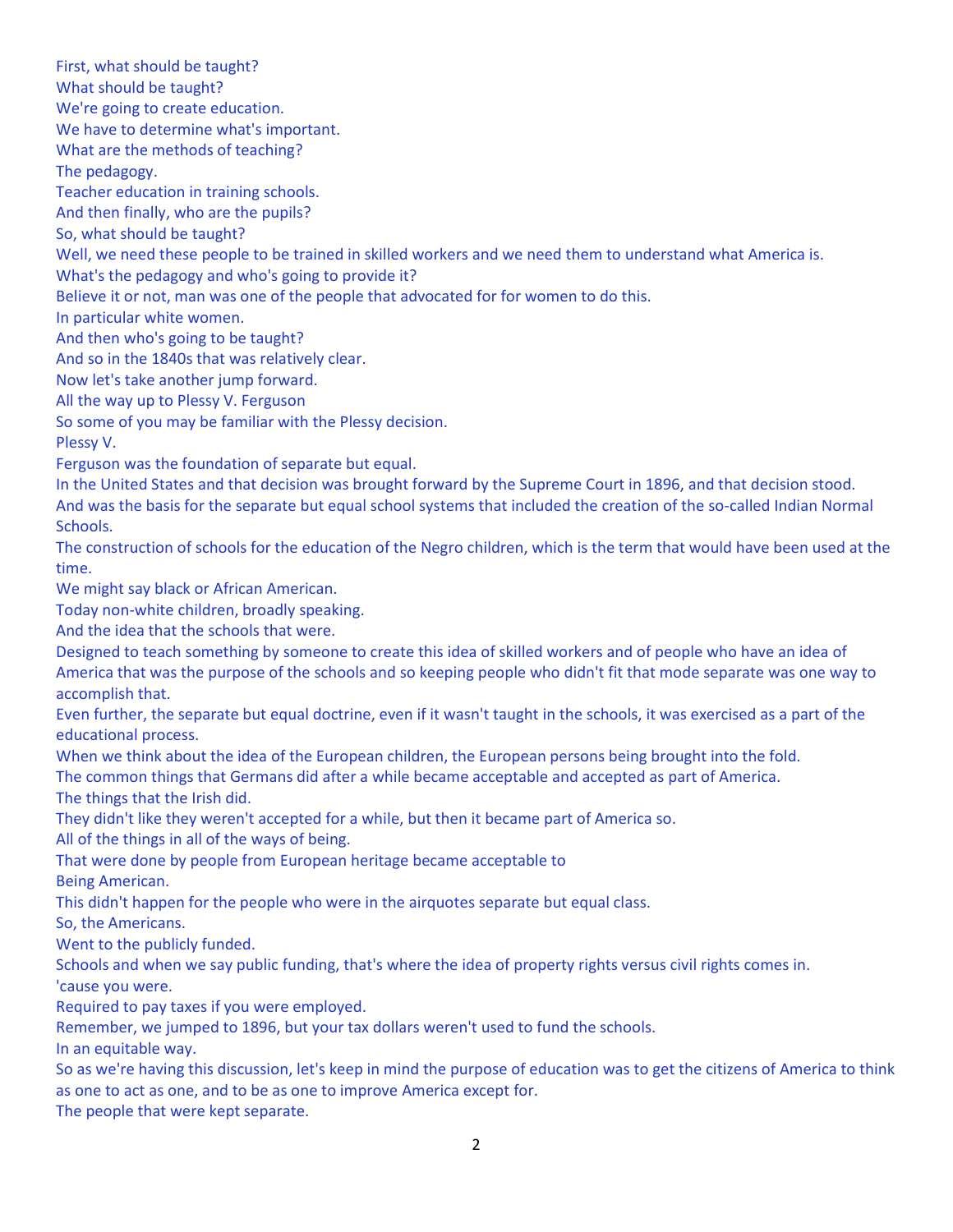And we were quite aware that they were not treated equally, and so as we begin our discussions and we're talking about African American English.

The Irish way of English became part of American English.

The German way of English became part of American English.

All the other European ways of being of englishing will say became part of American English.

But we have.

African American English.

We have Chicano English.

We have these other Englishes.

That are not American.

Because that's part of that decision making process.

I'm going to stop there.

And D's gonna take back over.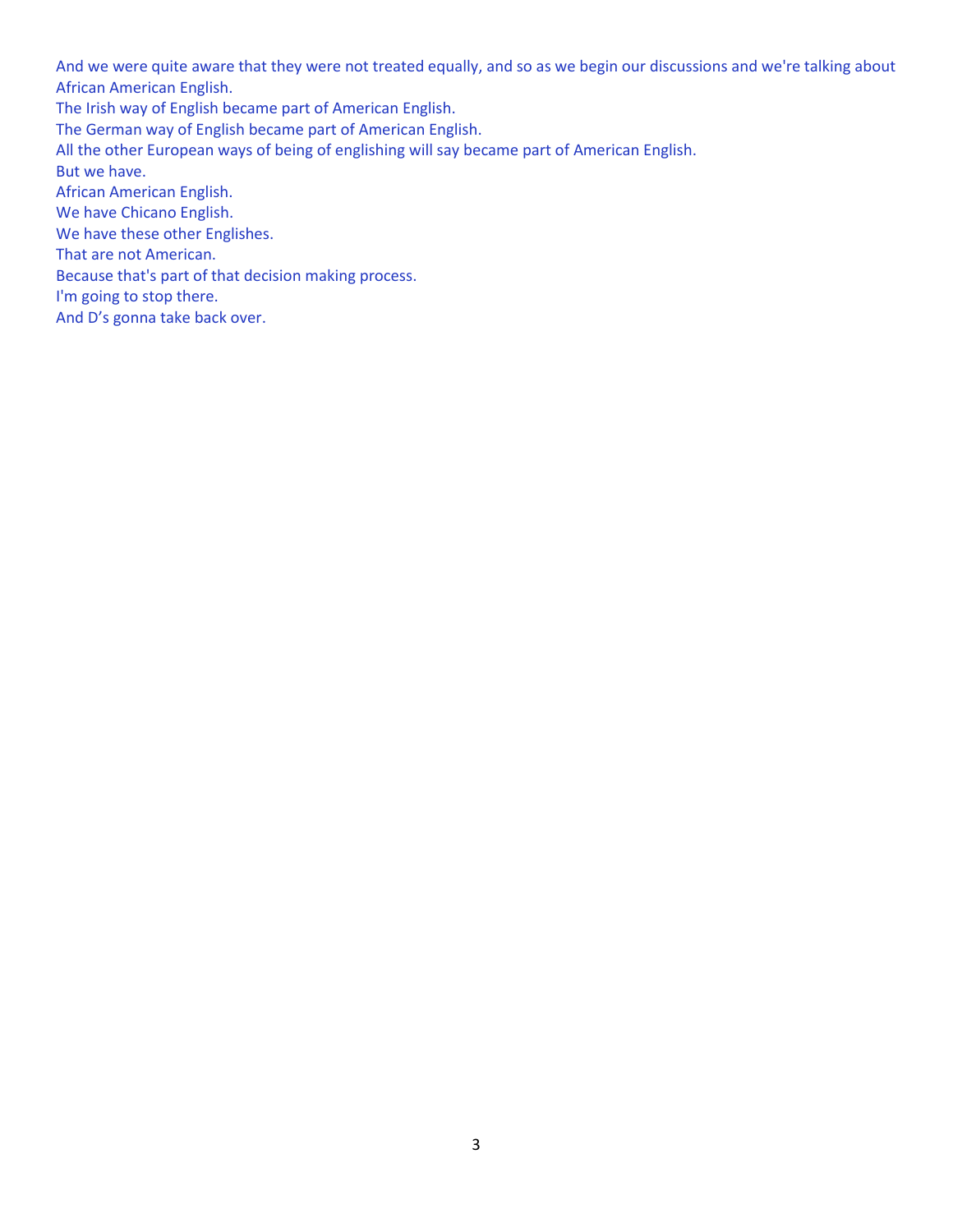# **Transcript**

So, I want to take a minute to share some information about how I came to understand African American English in a much broader context than maybe.

We're used to talking about and that has to do with the fact that I grew up in a community that was never more than 10% black, so there were never more than 10% of the people in the community who were African American, Black Americans, as it were.

And I went to school.

I was actually, believe it or not, you're talking to a person who was the one of the first people in their community and I am not even 60 years old.

Many, many years away from that.

One of the first people in their community to go from kindergarten to the 12th grade in an integrated school system and the community was was very.

rural when I was a child, my job was to gather the.

Eggs I rode on a buckboard or in a wagon with my grandfather to downtown in the town that.

I grew up in.

And behind a mule.

My grandfather was a farmer, and so the African American English that I knew most of you all would call it just country. And when I became aware.

Which was around high school that there was a way that black people spoke. That was very different than the way that quote unquote white people spoke.

The distance was pretty close in our community of what a white person would sound like.

And what a.

Black person would sound like now there are aspects of African American English in the pragmatics.

In the way that language is used to communicate, you know affectionately, jovially et cetera, et cetera.

That are relatively consistent, I would say across the diaspora, there are other aspects that are very localized, and so when we're talking about African American English, we're talking about a model of African American English. We are not.

Necessarily talking about what we think of as Detroit speech.

Or as New York speech or as Atlanta speech or as the speech that's produced in San Francisco, CA, the East Coast, West Coast, the Biggie Smalls.

I'm showing my age here versus the Tupac versus you know The Dirty South.

That's not what we're talking about.

We're talking about the way that black people, African American English speakers use language to communicate all the parts of us to us.

Full stop.

And that means some of its country.

Some of it's urban, some of its suburban.

It's all of those things.

And in order for us to be unapologetically us, we need to embrace all of those parts to know it and to understand it, we need to be able to differentiate within an African American speech community.

What's typical and what's atypical.

And we do that by learning and embedding ourselves in that.

And if you're not an African American person who's participating in this event, you can still learn the same way you learn Spanish, French, Latin, Greek, Italian.

You can learn what's typical and expected in an African American speech community, and you do that by listening to the members of the Community.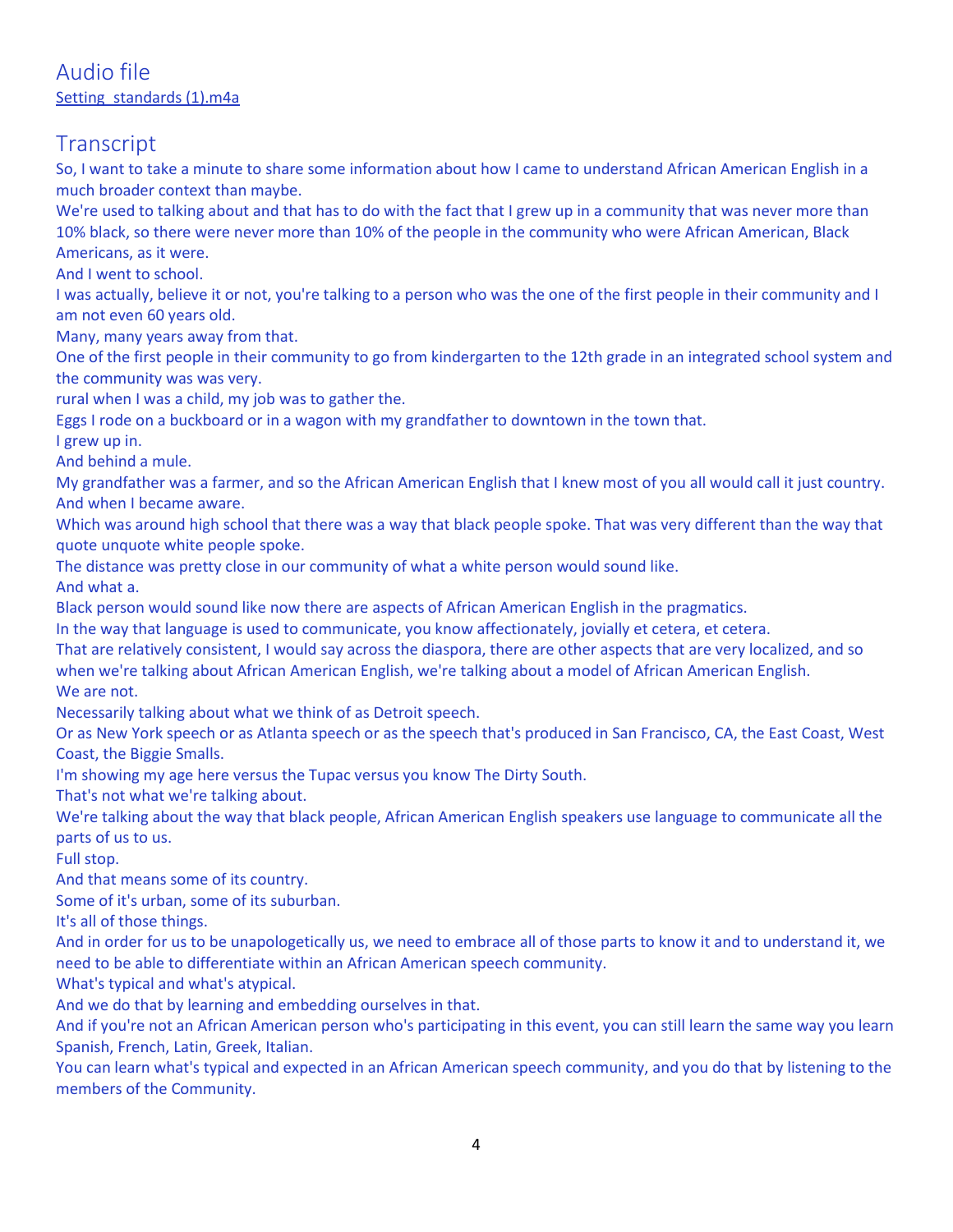By thinking about that community engaged in Community embedded scholarship and by learning to ask the appropriate questions, is this child or this adult or the person that you're dealing with using language in a manner that's consistent with what you expect in the Community, what you expect.

You don't have to have any linguistic knowledge to say what you expect and the person will say, yeah, he sounds just like this or sounds just like that or this child or this person.

They're different in this way, and then we can use our knowledge of speech communication and our knowledge of linguistics, and we can gather and share.

And grow and know more.

But the idea of there being a singular African American English doesn't make sense anymore than there being a singular American.

English we talk about the standardized or the mainstream version we can think

About Horace Mann.

We can think about the purposes of that we can define it and describe it and understand it, and know that you can be. That and add onto as one of.

My colleagues recently shared with you.

Add on do, but African American English.

It's use of expression has a place, has a right, and is not less than.

It's more than, so the question that's going to come up is, well, shouldn't individuals be able to use more than one dialect?

And I'll reverse that to you and say yes.

So why don't more people know African American English?

They should know more than one dialect.

So why don't people who are not African American have knowledge and understanding of African American English? Yes And should African American English users, speakers no mainstream or standard American English? Perhaps If it is a benefit to them in some way.

Full stop and you can fill in the blanks where that.

Benefit might come.

In and we all have our opinions about.

That but the big idea is that African American, English and African American English speakers and African American people fully belong.

Where they are, how they are.

So I'm going to turn it back over back over to Dr. Latimer Hearn.

Thank you.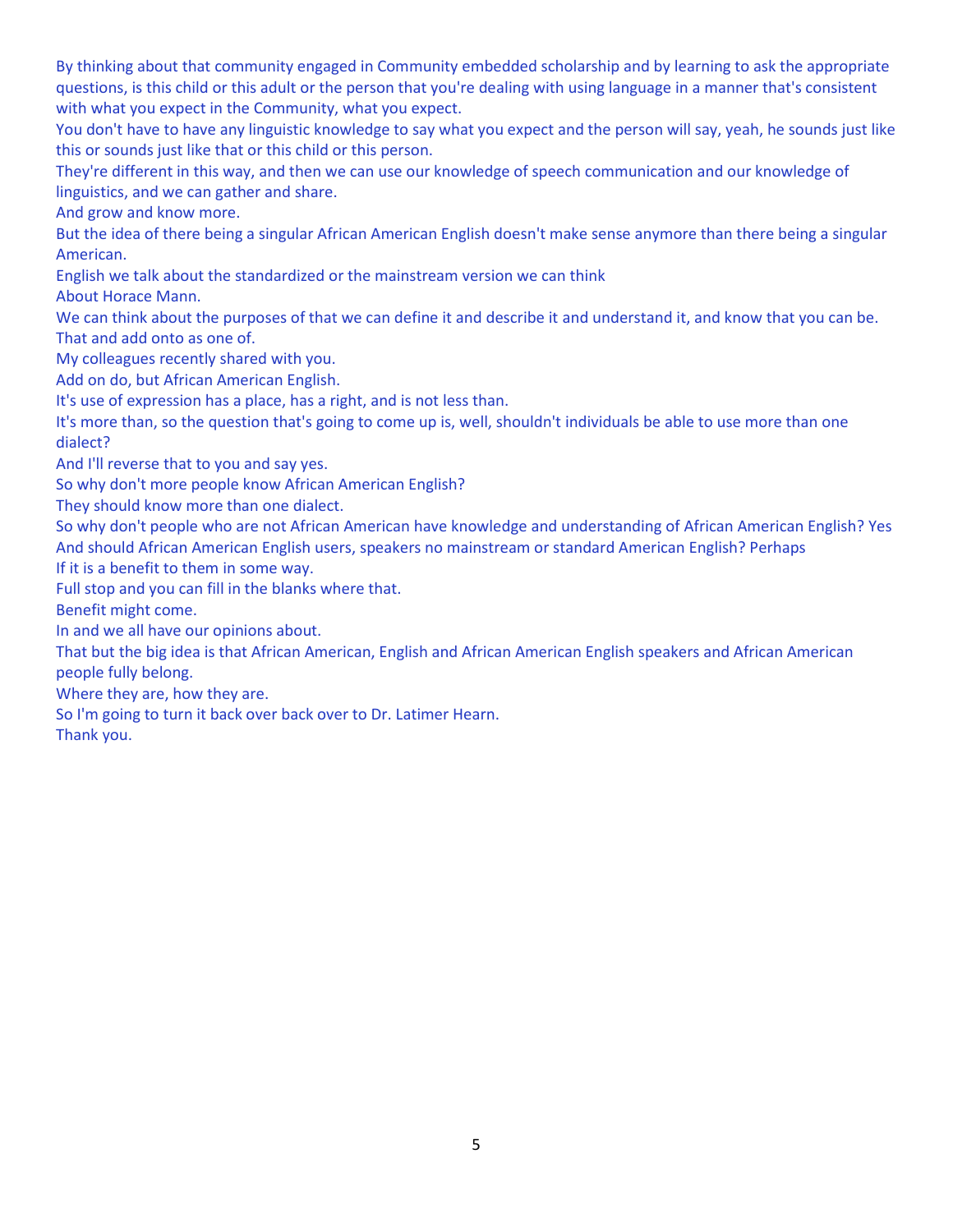### Audio file 13<sup>14</sup> 15 Plessy and whiteness (1).m4a

# **Transcript**

So, at this point, I'd like to take a step back.

And review why the Plessy decision matters to us when we're thinking about speech, communication, and the function of African American.

English as literally a form of communication.

Nothing more, nothing less.

So here on your screen you have the idea of de jure policies and I want to go straight to the 13th, 14th and 15th amendments.

And then to the Plessy decision.

So the 13th amendment abolished slavery, except and I quote here except.

As a punishment for crime.

Whereof the party shall have been duly convicted so people say slavery no longer exists in the United States.

That's true except.

As a punishment for crime, slavery exists as a punishment for crime.

14th amendment.

All persons born or naturalized in the United States are citizens.

That's also known as birthright citizenship.

So, if you're born here, you're a citizen.

Slavery does not exist here in the United States, except as punishment for a crime.

And the 15th Amendment, which says the right of citizens of the US to vote, shall not be denied or abridged by the United States or by any state on account of race, color, or previous condition.

Of servitude, so we have the 13th, 14th and the 15th amendments, which were in place. As we well know prior to 1892. And in 1892.

Mr. Plessy.

Who by his own account.

So, if we're talking about the way someone looks in the Plessy decision, this matters.

I don't know how he looked, but by his own account he described himself as 7/8 Caucasian or 7/8 white and 1/8. African blood and so on June 7th, 1892. Mr Plessy bought a ticket and got on a train from New Orleans, bound for Covington, LA.

He took a seat in a whites-only car.

He refused to leave after the conductor said get up and leave.

He was arrested.

And he fought the case all the way to the Supreme Court.

Why does that matter to us? It's because what the Supreme Court wrote in the decision which was.

in their verdict

That in the.

Instance of Mr Plessy the separate but equal facilities.

On their own.

The segregation of black people from white people does not on its face.

Make the black people inferior.

Stay with that thought.

We're free, we can vote, we're citizens.

And being separate but equal does not make black people inferior full stop. We take 1896, we have to move that all the way up to 1954 Brown versus the Board of Education which found that the Plessy decision was an error. That the separation did result.

In black people being viewed as inferior and unequal, we go from 1896 all the way to 1954 before the Supreme Court determines